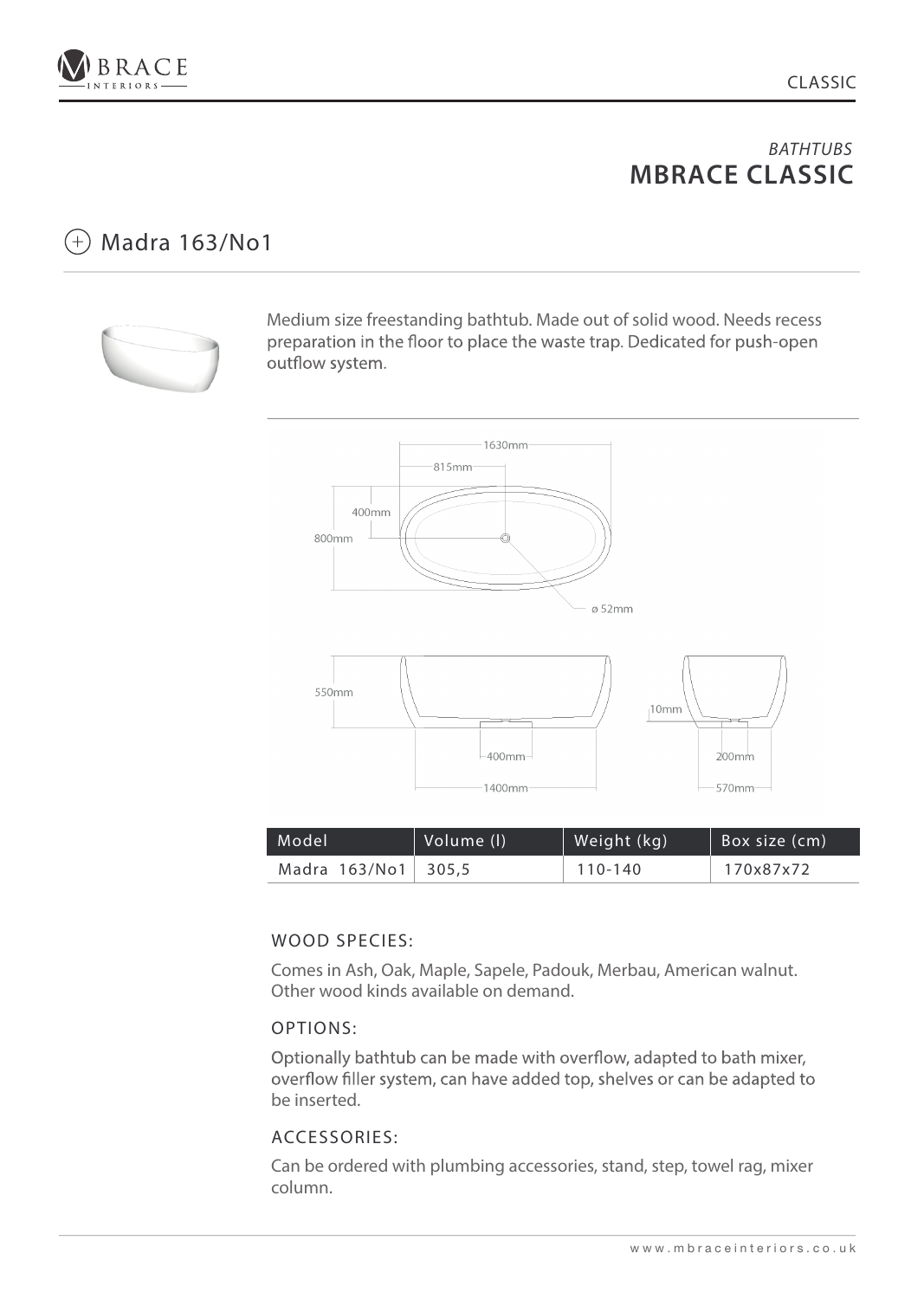

# $(+)$  Madra 190/No1



Large size freestanding bathtub. Made out of solid wood. Needs recess preparation in the floor to place the waste trap. Dedicated for push-open outflow system.



| Model         | Volume (I) | Weight (kg) | Box size (cm) |
|---------------|------------|-------------|---------------|
| Madra 190/No1 | 364.5      | 130-160     | 197x87x72     |

## WOOD SPECIES:

Comes in Ash, Oak, Maple, Sapele, Padouk, Merbau, American walnut. Other wood kinds available on demand.

## OPTIONS:

Optionally bathtub can be made with overflow, adapted to bath mixer, overflow filler system, can have added top, shelves or can be adapted to be inserted.

### ACCESSORIES: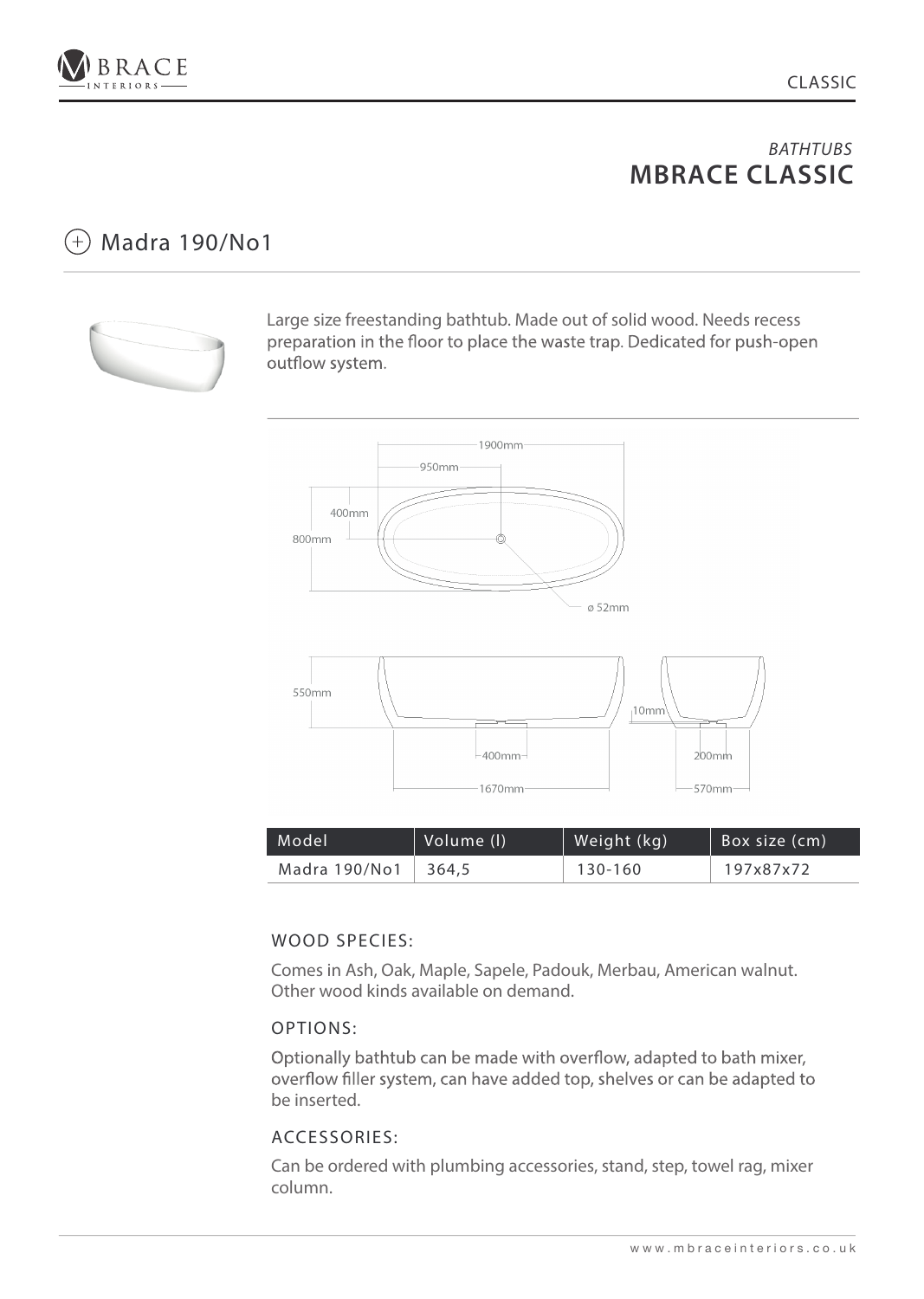

# $(+)$  Madra 197/No1



Large size freestanding bathtub. Made out of solid wood. Needs recess preparation in the floor to place the waste trap. Dedicated for push-open outflow system.



| Model               | Volume (I) | Weight (kg) | Box size (cm) |
|---------------------|------------|-------------|---------------|
| Madra 197/No1 424,5 |            | 140-180     | 204x96x72     |

## WOOD SPECIES:

Comes in Ash, Oak, Maple, Sapele, Padouk, Merbau, American walnut. Other wood kinds available on demand.

## OPTIONS:

Optionally bathtub can be made with overflow, adapted to bath mixer, overflow filler system, can have added top, shelves or can be adapted to be inserted.

## ACCESSORIES: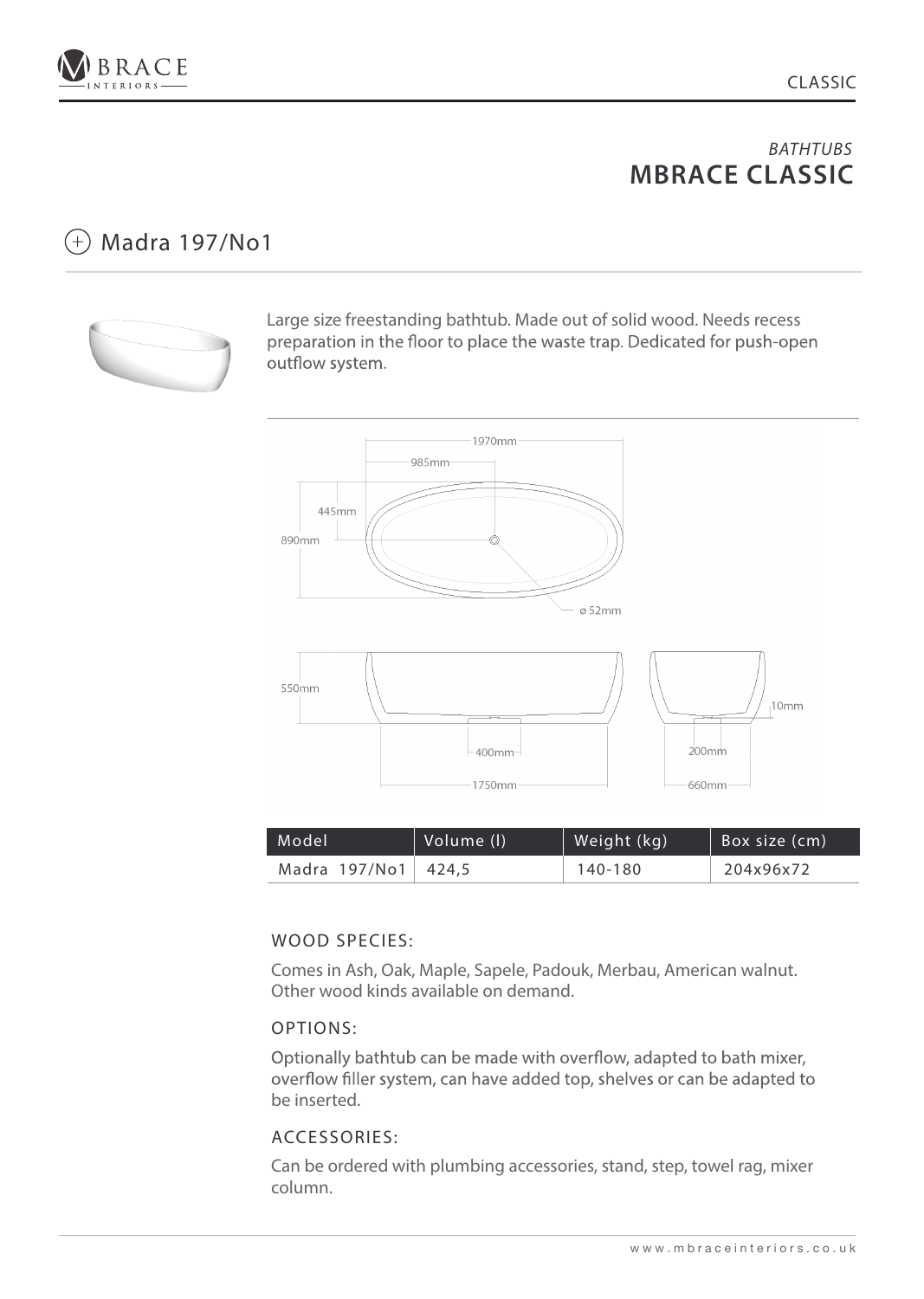

#### Madra 163/No2  $(+)$



Medium size freestanding bathtub. Made out of solid wood. Waste trap is hidden in bathtub construction. Dedicated for push-open outflow system.



| Model               | Volume (l) | Weight (kg) | Box size (cm) |
|---------------------|------------|-------------|---------------|
| Madra 163/No2 303,5 |            | 120-150     | 170x87x81     |

## WOOD SPECIES:

Comes in Ash, Oak, Maple, Sapele, Padouk, Merbau, American walnut. Other wood kinds available on demand.

## OPTIONS:

Optionally bathtub can be made with overflow, adapted to bath mixer, overflow filler system, can have added top, shelves or can be adapted to be inserted.

## ACCESSORIES: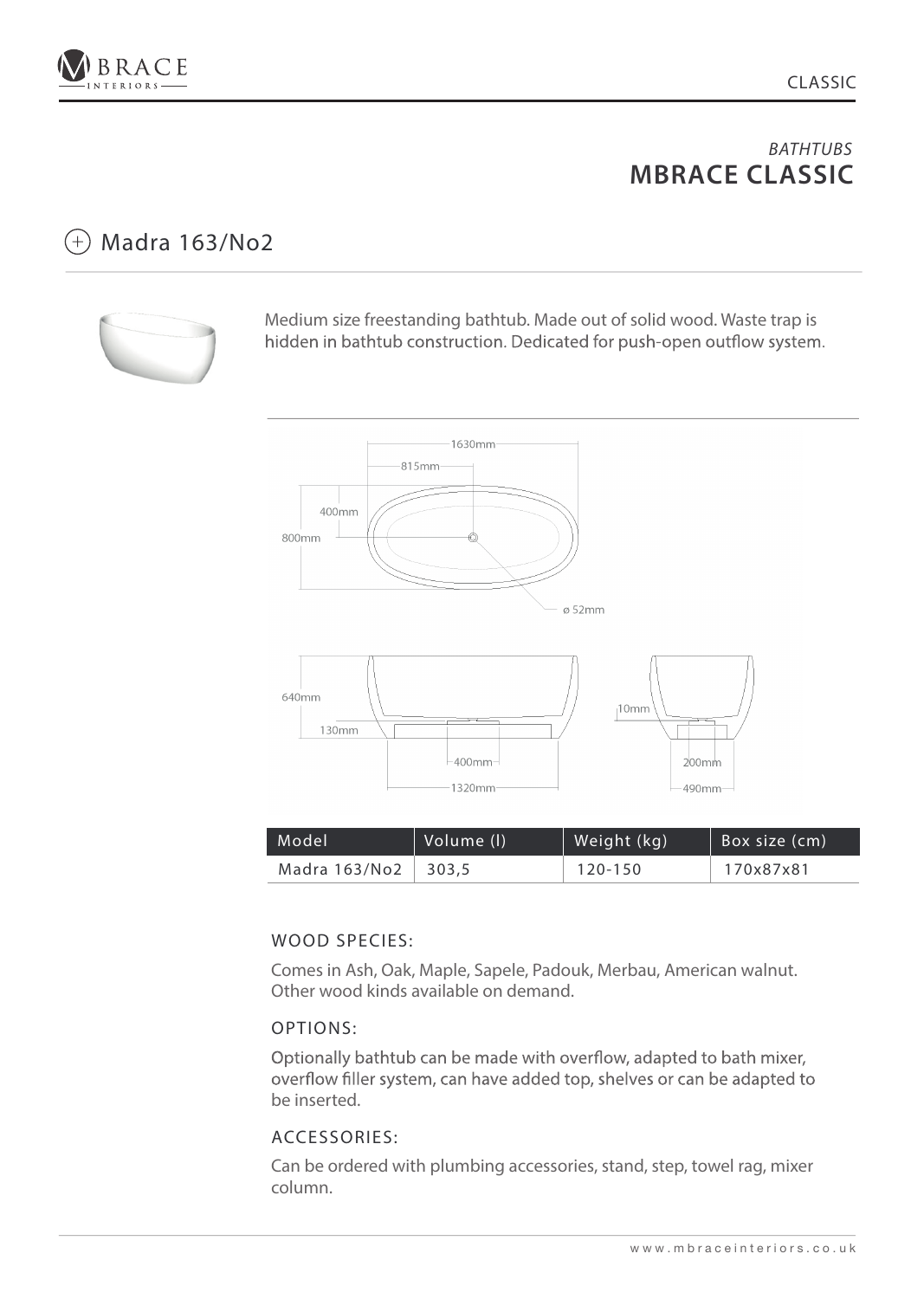

# $(+)$  Madra 190/No2



Large size freestanding bathtub. Made out of solid wood. Waste trap is hidden in bathtub construction. Dedicated for push-open outflow system.



| Model               | Volume (I) | Weight (kg) | Box size (cm) |
|---------------------|------------|-------------|---------------|
| Madra 190/No2 361,5 |            | 140-180     | 197x87x81     |

## WOOD SPECIES:

Comes in Ash, Oak, Maple, Sapele, Padouk, Merbau, American walnut. Other wood kinds available on demand.

## OPTIONS:

Optionally bathtub can be made with overflow, adapted to bath mixer, overflow filler system, can have added top, shelves or can be adapted to be inserted.

## ACCESSORIES: